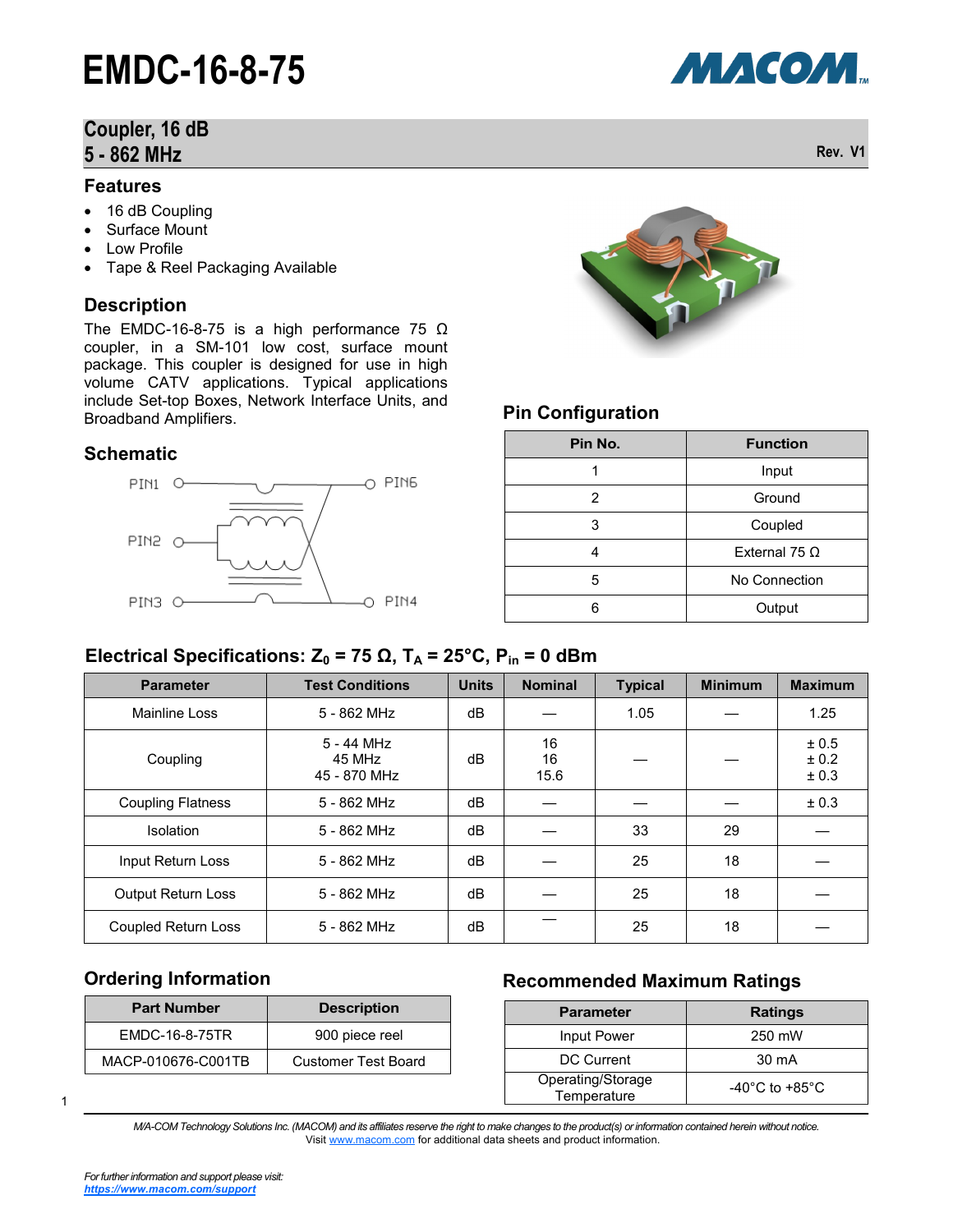#### **Coupler, 16 dB 5 - 862 MHz Rev. V1**

#### **Typical Performance @ 25°C**



*Coupling*



#### *Isolation*



#### 2





### *Output Return Loss*



#### *Coupled Port Return Loss*



*M/A-COM Technology Solutions Inc. (MACOM) and its affiliates reserve the right to make changes to the product(s) or information contained herein without notice.*  Visit [www.macom.com](http://www.macom.com/) for additional data sheets and product information.

МАСОМ.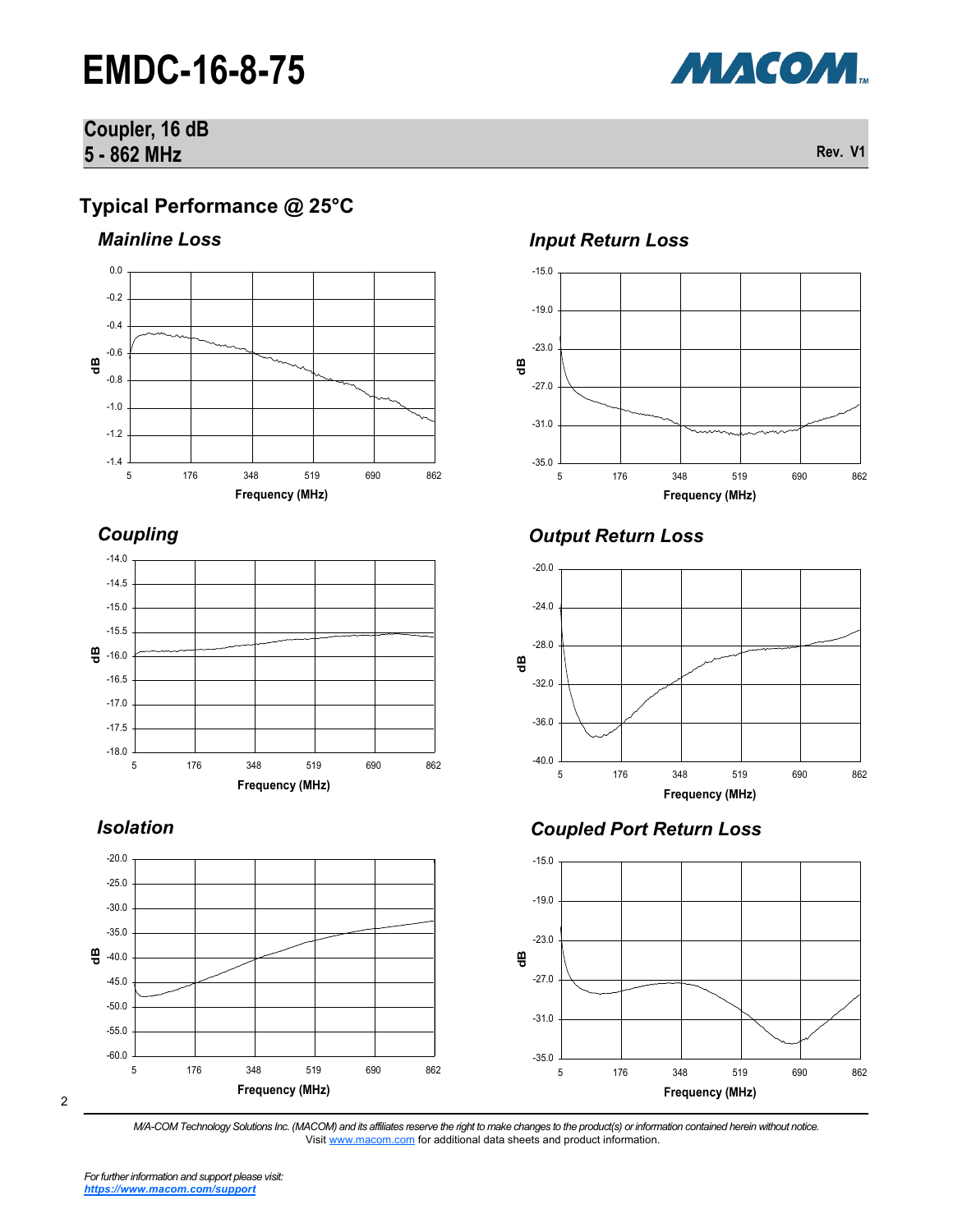#### **Coupler, 16 dB 5 - 862 MHz Rev. V1**

### **Application Circuit**



#### **Recommended Footprint**



#### **Outline Drawing**



- 1. Dimensions in mm.<br>2. Tolerance: ±0.2mm
- Tolerance: ±0.2mm unless otherwise noted.
- 3. Model number and lot code are printed on the reel.
- 4. Finish: ENIG on both sides, 0.05 to 0.1 µm gold over 3 to 6 µm nickel

### **Tape & Reel Information**

| <b>Parameter</b>                                   | <b>Units</b> | <b>Value</b>  |  |  |
|----------------------------------------------------|--------------|---------------|--|--|
| Qty per reel                                       |              | 900           |  |  |
| Reel Size                                          | mm           | 330           |  |  |
| Tape Width                                         | mm           | 16.00         |  |  |
| Pitch                                              | mm           | 12.00         |  |  |
| Ao                                                 | mm           | 6.60          |  |  |
| Bo                                                 | mm           | 7.90          |  |  |
| Κo                                                 | mm           | 3.20          |  |  |
| Orientation                                        |              | Check ANI-019 |  |  |
| Reference Application Note ANI-019 for orientation |              |               |  |  |

*M/A-COM Technology Solutions Inc. (MACOM) and its affiliates reserve the right to make changes to the product(s) or information contained herein without notice.*  Visit [www.macom.com](http://www.macom.com/) for additional data sheets and product information.



<sup>3</sup>